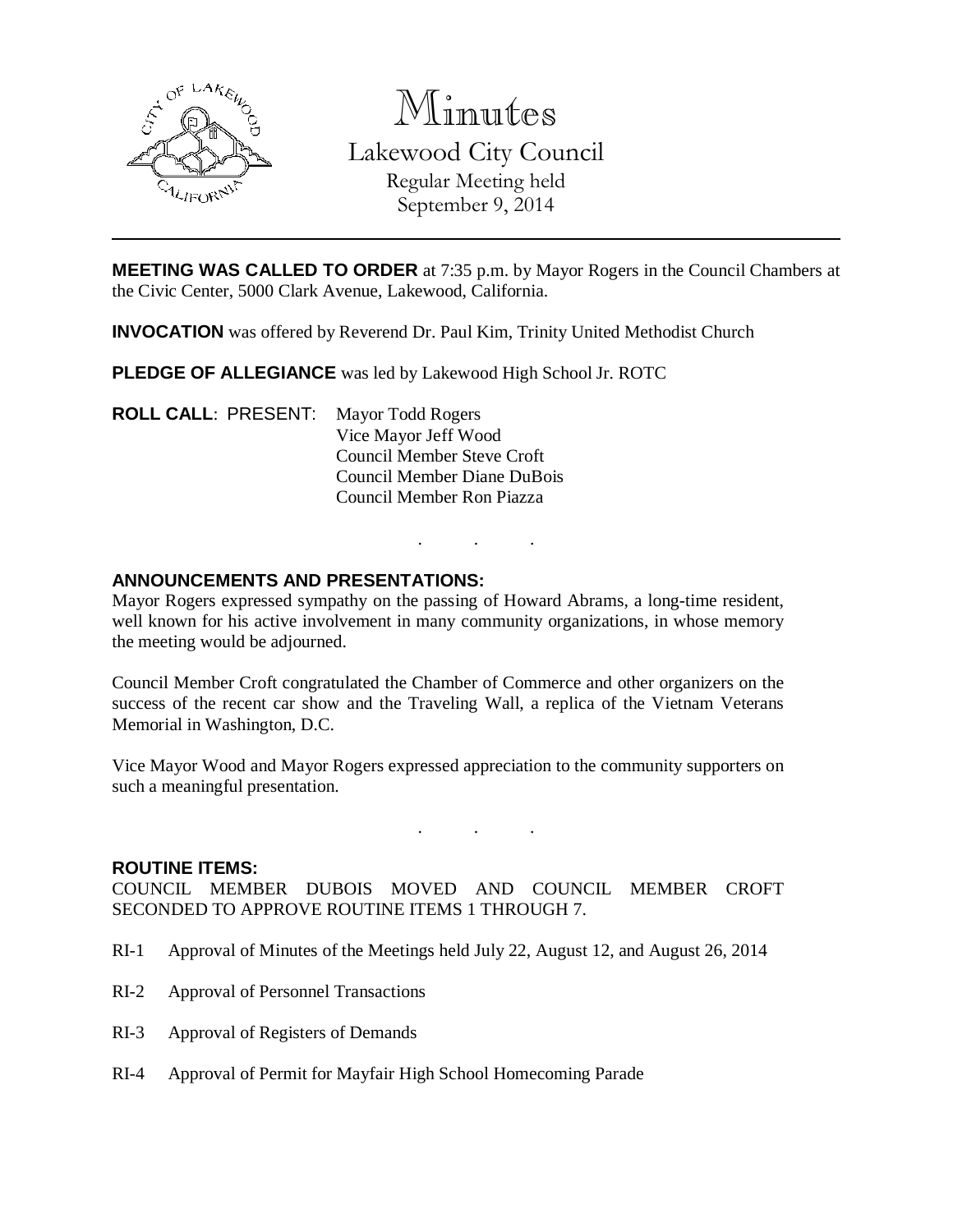City Council Minutes September 9, 2014 Page 2

#### **ROUTINE ITEMS:** Continued

- RI-5 Approval of Revisions to Conflict of Interest Code for City Officers and Employees
- RI-6 RESOLUTION NO. 2014-55; A RESOLUTION OF THE CITY COUNCIL OF THE CITY OF LAKEWOOD ESTABLISHING DISABLED PERSON DESIGNATED PARKING ON THE SOUTH SIDE OF QUIGLEY AVENUE WITHIN THE CITY OF LAKEWOOD

RESOLUTION NO. 2014-56; A RESOLUTION OF THE CITY COUNCIL OF THE CITY OF LAKEWOOD ESTABLISHING DISABLED PERSON DESIGNATED PARKING ON THE NORTH SIDE OF 207TH STREET WITHIN THE CITY OF LAKEWOOD

RESOLUTION NO. 2014-57; A RESOLUTION OF THE CITY COUNCIL OF THE CITY OF LAKEWOOD RESCINDING RESOLUTIONS ESTABLISHING DISABLED PERSON DESIGNATED PARKING WITHIN THE CITY OF LAKEWOOD

RI-7 Ratification of Appointment to Ad Hoc Committee on Current Trends at Lakewood Center Mall

UPON ROLL CALL VOTE, THE MOTION WAS APPROVED:

AYES: COUNCIL MEMBERS: Croft, DuBois, Wood, Piazza and Rogers NAYS: COUNCIL MEMBERS: None

# **1.1 • APPROVAL OF CDBG PROGRAM CONSOLIDATED ANNUAL PERFORMANCE AND EVALUATION REPORT**

. . .

Sonia Southwell, Director of Community Development, gave a presentation based on the report in the agenda stating that the Consolidated Annual Performance and Evaluation Report (CAPER) provided a summary of the accomplishments of the Community Development Block Grant program for the 2014 fiscal year as well as how the City met its priority needs and goals as outlined in the Annual Action Plan. It was recommended that the City Council hold a public hearing and direct staff to submit any comments received on the CAPER to the local U.S. Department of Housing and Urban Development office by September 30, 2014.

Mayor Rogers opened the public hearing at 7:45 p.m. and called for anyone in the audience wishing to address the City Council on this matter. There was no response.

COUNCIL MEMBER DUBOIS MOVED AND COUNCIL MEMBER PIAZZA SECONDED TO CLOSE THE PUBLIC HEARING AND APPROVE STAFF'S RECOMMENDATION. UPON ROLL CALL VOTE, THE MOTION WAS APPROVED:

AYES: COUNCIL MEMBERS: Croft, DuBois, Wood, Piazza and Rogers NAYS: COUNCIL MEMBERS: None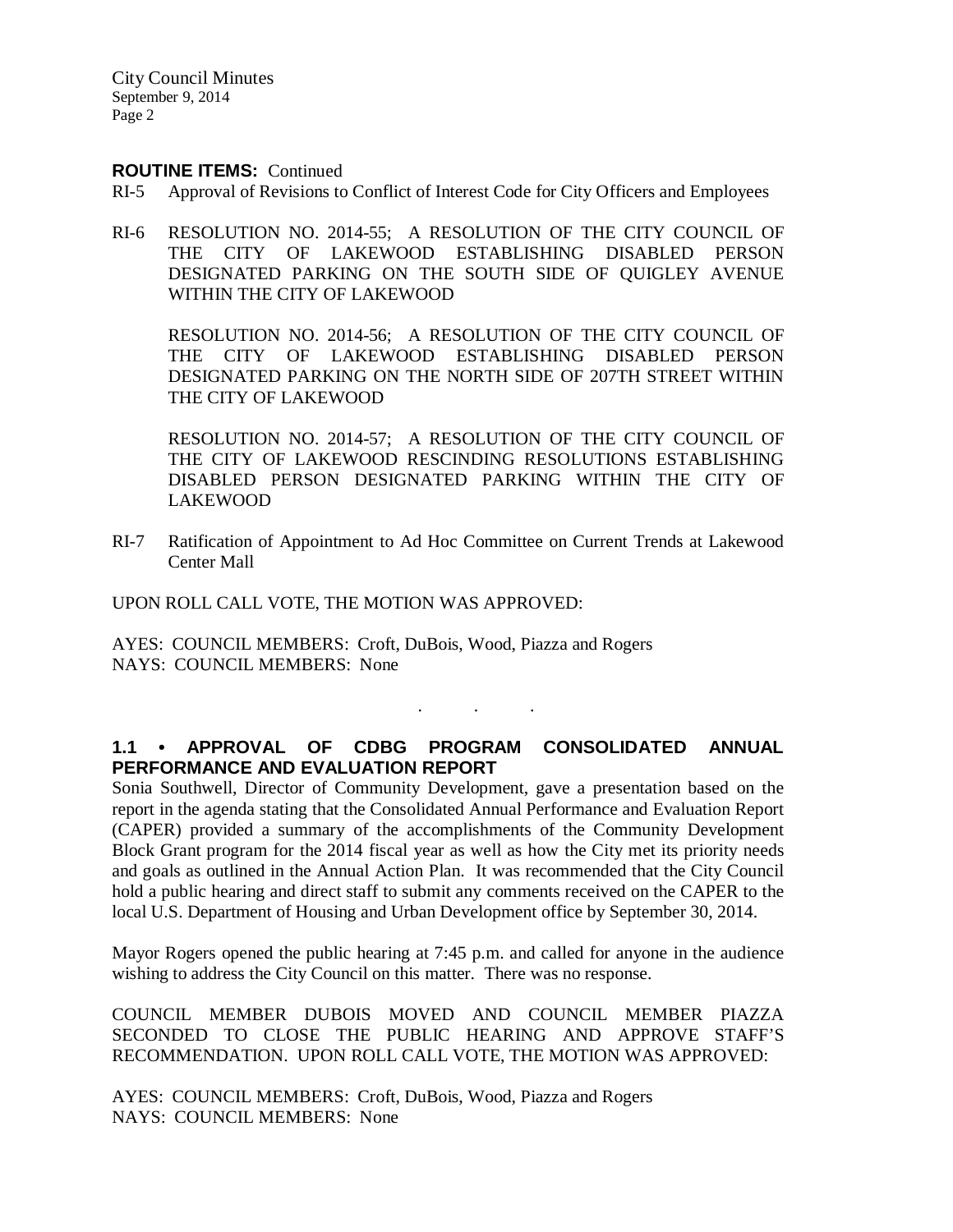City Council Minutes September 9, 2014 Page 3

## **3.1 • 2014 FALL/WINTER RECREATION PROGRAM**

Allison Brammer, Assistant Director of Recreation and Community Services, displayed slides and gave a presentation based on the report in the agenda. She reviewed the catalog, the cover of which featured the last in a series celebrating the City's 60th anniversary, and the recreation programs, including the after school Activity Zone, College Fair for teens, and Lakewood Youth Sports. She highlighted the Fall special events such as the annual Patriot Day commemoration, Lollipop Lane Craft Boutique, and Halloween carnivals. Park staff also planned creative holiday-themed activities for the winter. She stated that the City's program offerings continued to provide residents with opportunities to learn, be active, have fun, socialize with others and give back to the community.

Council Member DuBois commended staff on the exemplary programs and outstanding catalog.

Council Member Croft stated that the availability of the catalog on the City's website made for enhanced accessibility and convenience.

MAYOR ROGERS STATED THAT THERE BEING NO OBJECTION, THE ITEM WAS ORDERED RECEIVED AND FILED.

# **3.2 • DEL VALLE PARK MEMORIAL PLAZA – AIRCRAFT REFURBISHMENT SERVICES**

. . .

Lisa Rapp, Director of Public Works, displayed slides and gave a presentation based on the report in the agenda. She reported that a project had been developed to improve the memorial plaza at Del Valle Park by refurbishing the existing jet aircraft and incorporating paving that would simulate an aircraft carrier. She added that construction plans were about 20% complete and that a meeting with County Flood Control staff had been scheduled regarding design coordination with the adjacent storm drain. Staff had been working on a plan to refurbish and preserve the jet on the pedestal as well as seeking qualified restoration companies to do the work. Research revealed that the F3D-2 jet was quite rare, with just over 200 ever manufactured, none still fly and only 12 were still in existence in static displays around the country. Of the three qualified companies interviewed, Mike McDougall of Fighting Classics Aircraft Restoration provided a complete proposal with plans for the jet to be returned in time for the 2015 Memorial Day dedication. She concluded by stating that it was recommended that the City Council authorize staff, upon completion of a background review and reference checks, to negotiate a contract for refurbishment of the Del Valle Memorial Jet in a form approved by the City Attorney in an amount not to exceed \$195,000, authorize the Mayor to sign the agreement and appropriate said amount for the contract.

Ms. Rapp verified for Council Member Piazza that Mr. McDougall would be making arrangements for the removal and transport of the jet to his facility in Arizona.

Responding to Vice Mayor Wood's inquiry, Ms. Rapp stated that subsequent to its restoration, routine care and maintenance of the jet would ensure its preservation.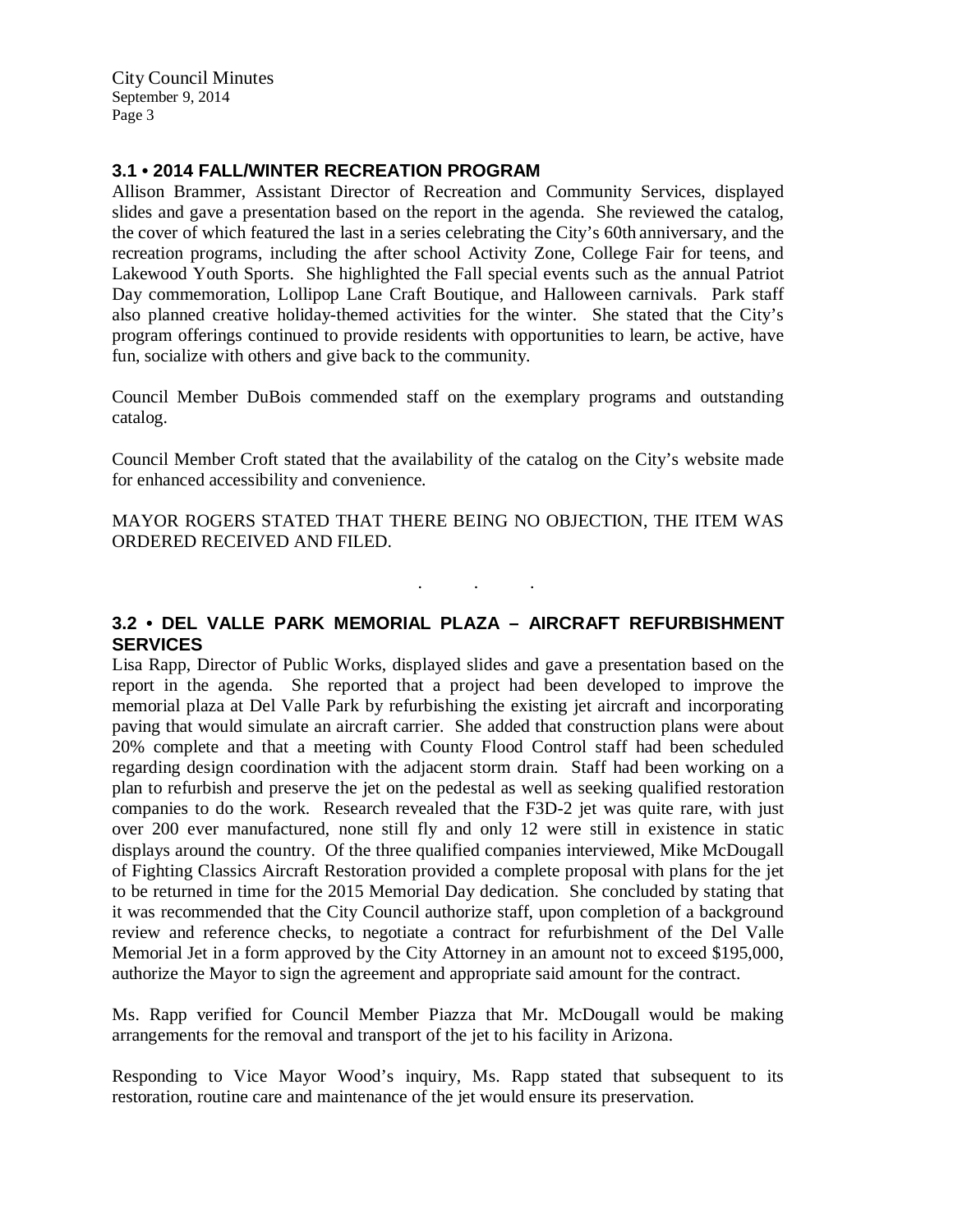## **3.2 • DEL VALLE PARK MEMORIAL PLAZA – AIRCRAFT REFURBISHMENT SERVICES** Continued

In response to Council Member DuBois' question regarding assurances on the project, Ms. Rapp explained that insurance and bonding needs were being assessed. She added that various sources, including the Smithsonian Institute and the National Aviation Museum, were being consulted to help determine the aircraft's value.

Ms. Rapp responded to Mayor Rogers' inquiry by stating that accuracy had been the goal in selecting colors for the jet and that the existing Marine paint scheme would be retained.

Council Member Piazza, acknowledging the depth of the research which had been conducted, expressed the hope that the findings and the history would be encapsulated and preserved as part of the memorial.

COUNCIL MEMBER CROFT MOVED AND COUNCIL MEMBER PIAZZA SECONDED TO NEGOTIATE A CONTRACT FOR REFURBISHMENT OF THE DEL VALLE MEMORIAL JET IN A FORM APPROVED BY THE CITY ATTORNEY IN AN AMOUNT NOT TO EXCEED \$195,000, AUTHORIZE THE MAYOR TO SIGN THE AGREEMENT AND APPROPRIATE \$195,000 FOR THE CONTRACT. UPON ROLL CALL VOTE, THE MOTION WAS APPROVED:

AYES: COUNCIL MEMBERS: Croft, DuBois, Wood, Piazza and Rogers NAYS: COUNCIL MEMBERS: None

## **SUCCESSOR AGENCY ACTIONS**

1. Approval of Register of Demands COUNCIL MEMBER PIAZZA MOVED AND VICE MAYOR WOOD SECONDED TO APPROVE THE REGISTER OF DEMANDS. UPON ROLL CALL VOTE, THE MOTION WAS APPROVED:

. . .

AYES: COUNCIL MEMBERS: Croft, DuBois, Wood, Piazza and Rogers NAYS: COUNCIL MEMBERS: None

# **SUCCESSOR HOUSING ACTIONS**

1. Approval of Register of Demands

COUNCIL MEMBER CROFT MOVED AND COUNCIL MEMBER DUBOIS SECONDED TO APPROVE THE REIGSTER OF DEMANDS. UPON ROLL CALL VOTE, THE MOTION WAS APPROVED:

. . .

AYES: COUNCIL MEMBERS: Croft, DuBois, Wood, Piazza and Rogers NAYS: COUNCIL MEMBERS: None

. . .